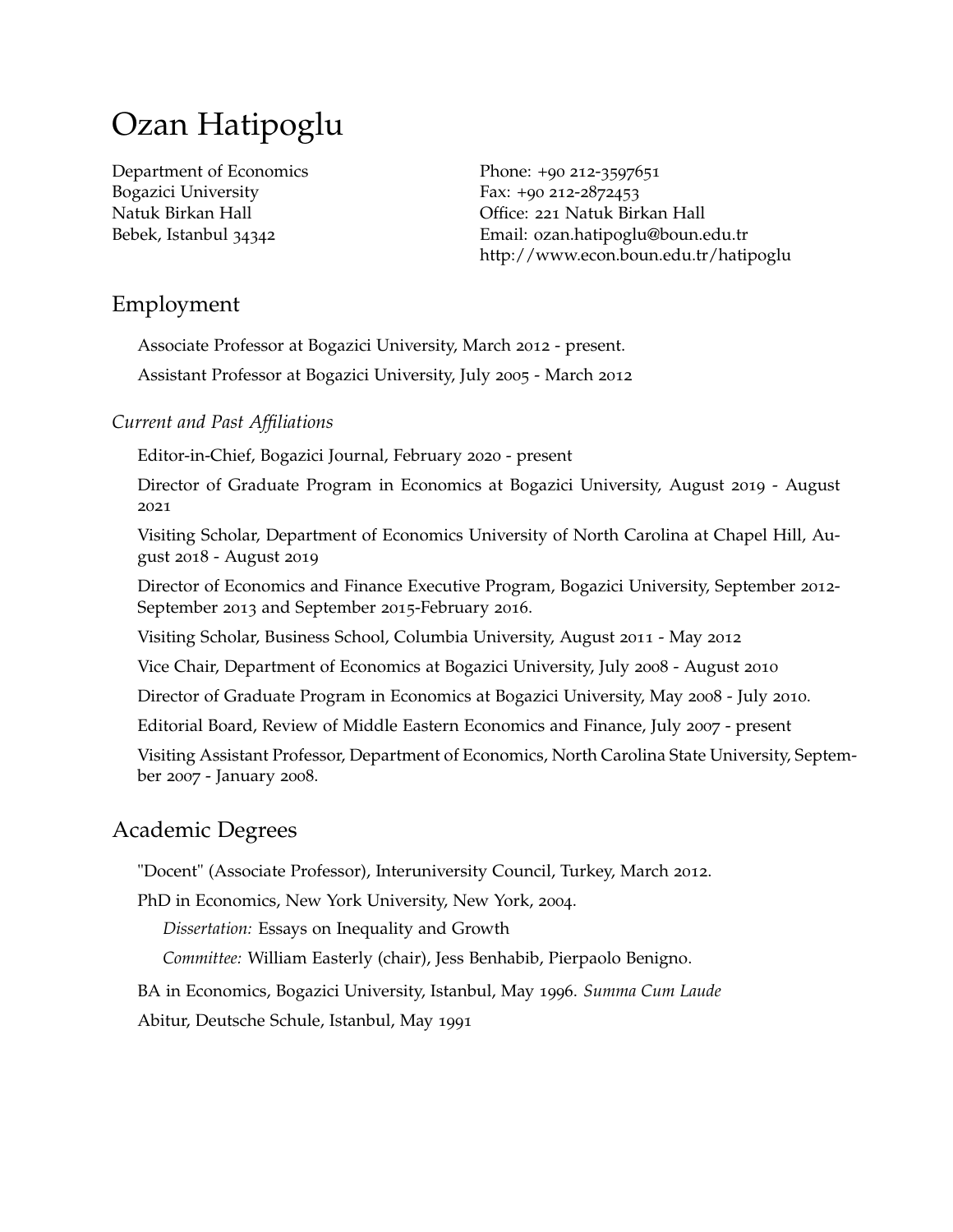# Research

## *Fields of Interest*

Applied Macroeconomics, Political Economy of Growth and Development, Inequality and Technological Progress, State Space Models in Monetary Policy and Finance.

## *Finished Work*

"Trade, Foreign Aid and Growth" (with A.E Akyuz) (under review)

"Informal Sector" In: Marciano A., Ramello G.B. (eds) *Encyclopedia of Law and Economics* (2021) Springer, New York, NY.

"Physician payment schemes and physician productivity: Analysis of Turkish healthcare reforms" (2017), *Health Policy*, Elsevier, vol. 121(5), 553-557, (with B. Erus)

"A Survey on Time Varying Parameter Taylor Rule: A Model Modified with Interest Rate Pass Through" (2013) *Economic Systems*(2013), vol 37(1), 122-134. (with E. Yuksel and K.M. Ozcan).

"Estimating Financial Bubbles in Emerging Markets" *Emerging Markets Finance and Trade* (2012), vol. 48(5), 64-75. (with O. Uyar).

"The Relationship between Inequality and Innovative Activity: A Schumpeterian Theory and Evidence from Cross-Country Data" *Scottish Journal of Political Economy*(2012), vol. 59(2), 224- 248.

"On the Political Economy of the Informal Sector and Income Redistribution," *European Journal of Law and Economics* (2011), vol. 32(1), 69-87. (with G. Ozbek)

"Structural Change and Economic Growth: a Calibration Exercise for Turkey" (2010), *Economics Bulletin*, vol. 30(2), 983-995. (with C. E. Alper and O. P. Ardic)

"The Conduct of Monetary Policy in Turkey in the Pre- and Post-crisis Period of 2001 in Comparative Perspective: a Case for Central Bank Independence" (2009) in *Turkey and the Global Economy: Neoliberal Restructuring and Integration in the Post-Crisis Era*, ed. Fikret Senses and Ziya Onis, Routledge, Oxon, England, 50-72 . (with C.E. Alper)

"Estimating Central Bank Behavior in Small Open Economies" (2008) in *Central Banking in Middle East and North Africa*, ed. David Cobham and Ghassan Dibeh , Routledge, New York, USA, 210-226. (with C.E. Alper) (Winner of Middle Eastern Economic Association's Ibn Khaldun Prize 2008 for the best paper on any subject in any North African or Middle Eastern country or countries)

"Effects of Performance Based Systems on the Efficiency of Health Services"(2010) *II. International Congress on Performance and Quality in Health Services Conference Proceed-ings,* vol. 2, 316-324.(with Burcay Erus).

# *Working Papers*

"No Brain Gain without Brain Drain? Dynamics of Return Migration and Human Capital Formation under Asymmetric Information" *Bogazici University Department of Economics Working Paper* (with Serhan Sadikoglu)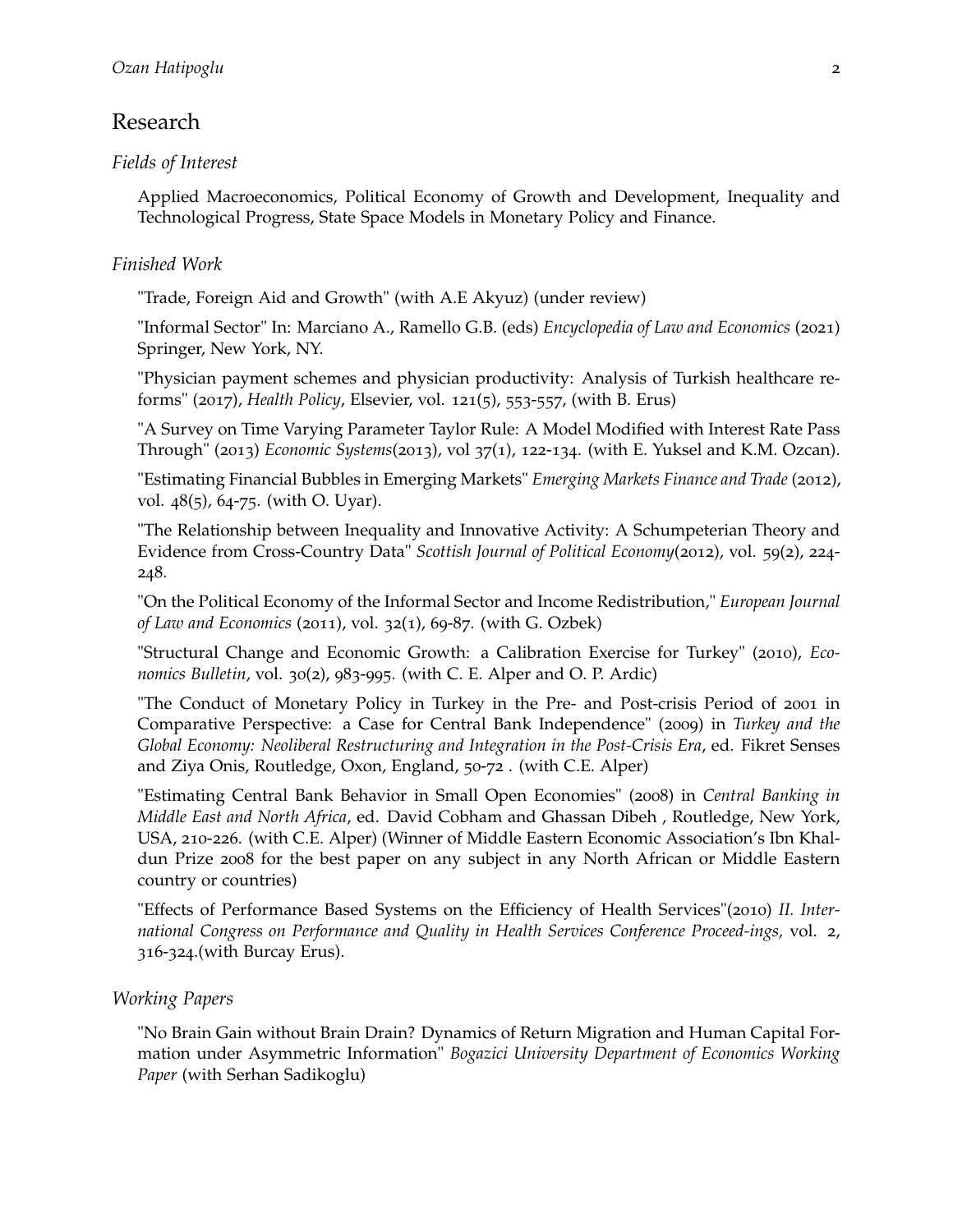"On the Efficiency of Public Hospitals in Turkey" *Bogazici University Department of Economics Working Paper* (with Burcay Erus), EC 2013-08.

"A Survey on Time Varying Parameter Taylor Rule: A Model Modified with Interest Rate Pass Through" *Bogazici University Department of Economics Working Paper*(with Ebru Yuksel Kivilcim Metin Ozcan) EC 2012-08.

"Do Bubbles Spill Over? Estimating Financial Bubbles in Emerging Markets" *Bogazici University Department of Economics Working Paper* , EC 2011-06.

"Inequality and Growth: A Demand Perspective" *ISS Working Paper* , ISS-EC 2007-07.

"Inequality and Growth: Where Are We Headed?" *ISS Working Paper* , ISS-EC 2007-06.

"Complementary Shifts of Technology and Economic Development" *ISS Working Paper*, ISS-EC 2007-09.

"Optimal Taxation in a Finite Horizon Model: Are Lump-Sum Taxes a Better Solution?" *mimeo*, New York University , 1999.

### *Honors, Fellowships and Research Grants*

### *Honors, Fellowships and Research Grants*

Ibn Khaldun Prize for the best paper on any subject in any North African or Middle Eastern country or countries given by Middle East Economic Association, 2008

BAP (Bogazici University Scientific Research Project) Research Grant, "World Energy and Commodity Prices and Inflation Targeting", 2013-2015 Grant Nr. 7439, (joint with B. Saltoglu, G. Ozertan, N. Yilmaz and C. Karahan ), 125000TL

DPT (State Planning Institute) Research Grant, "Effects of Kyoto Agreement on Sectoral Composition and Growth", 2009-2010 (joint with C. E. Alper, O. P. Ardic and R. Erzan), \$35000

TUBITAK(Scientific and Technical Research Council of Turkey ) Research Grant, "Foreign Aid and Growth", Grant Nr. 108K455, 22000, 2014-2015

TUBITAK Research Grant, "World Energy and Commodity Prices and Inflation Targeting", Grant Nr. TK385, , 2013-2015 (joint with B. Saltoglu, G. Ozertan) \$24000

TUBITAK-BIDEB Fellowship for Research Abroad, 2011-2012, Code Nr. 2219, \$14000

BAP (Bogazici University Scientific Research Project) Research Grant, "Estimation of Financial Bubbles ", Grant Nr. 5455, 2010-2013, \$12000

BAP (Bogazici University Scientific Research Project) Research Grant, "International Capital Flows: A Network Analysis", Grant Nr. 7402, \$16500 2012-2016, \$10000

Bogazici University Foundation Publication Awards, 2008, 2009, 2010, 2011, 2012,2013, 2016

TUBITAK Publication Award, 2012,2013,2017

TUBITAK Research Grant, "Estimating the Effects of Performance Based Payment Systems on Efficiency of Healthcare services", Grant Nr. 108K455, 2008-2010 (joint with B. Erus),

TUBITAK Research Grant, "Estimating Central Bank Behavior in Small Open Economies",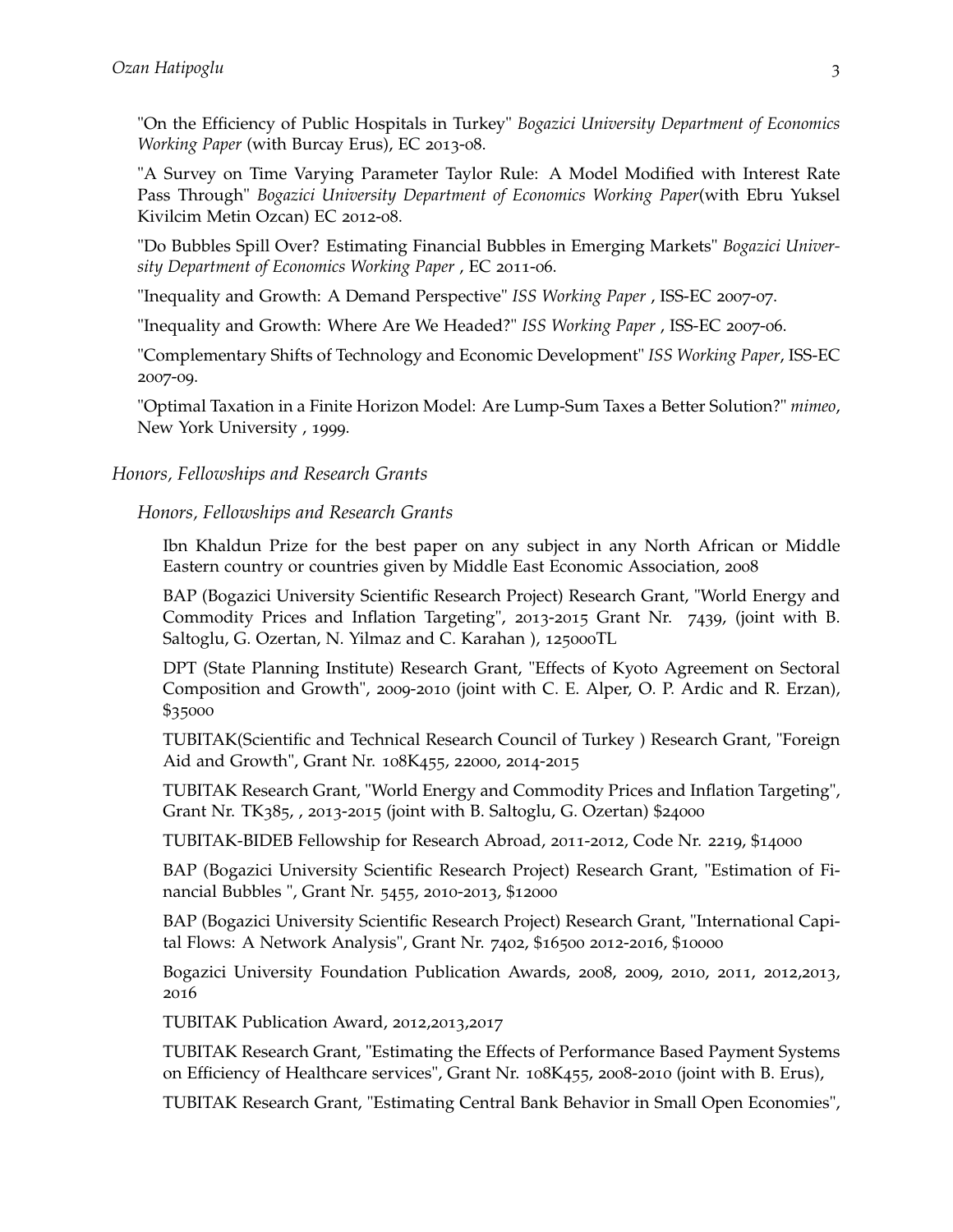Grant Nr. 107K091, 2008-2010 (joint with C. E. Alper), 25000 USD

BAP (Bogazici University Scientific Research Project) Research Grant, "Migration and Growth", Grant Nr. 06C103, 2005-2008, \$6000

POAS (Petrol Ofisi) Research Grant, "Forecasting Interest Rates, Exchange Rates and Economic Crisis" , 2006-2008 (joint with C. E. Alper, O. P. Ardic, B. Erus and R. Erzan), \$60,000

New York University Teaching Fellowship, 1997-2003

### *Academic Presentations*

Allied Social Sciences (ASSA-MEEA), January 2017 (Chicago, USA)

Allied Social Sciences (ASSA-MEEA), January 2016 (San Francisco, USA)

Canadian Economics Association Meeting, May 2014, (Vancouver, Canada)

International Economic Association Meeting, June 2014, (Dead Sea, Jordan)

International Atlantic Economic Conference, October 2013, (Philadelphia, USA)

Invited Speaker, Izmir University of Economics, May 2011 (Izmir, Turkey)

European University Institute, Workshop on Effects of Financial and Economic Crises on MENA Countries, Medmeeting, April 2011 (Florence, Italy)

Bogazici University, Conference on the Transformation of the Turkish Economy, December 2010 (Istanbul, Turkey)

University of Muenster, Shadow 2009: The Shadow Economy, Tax Evasion and Social Norms, July 2009 (Muenster, Germany)

European University Institute, Workshop on Monetary Policy and Financial Markets in MENA Countries, Medmeeting, March 2009 (Florence, Italy)

Invited Speaker, University of Ioannina, December 2008 (Ioannina, Greece)

Money, Macro and Finance Annual Conference, September 2008 (London, England)

Allied Social Sciences (ASSA) and Middle Eastern Economic Association (MEEA), January 2008 (New Orleans, USA)

Invited Speaker, North Carolina State University, October 2007 (Raleigh, USA)

SMYE Meeting, May 2007 (Hamburg, Germany)

Public Choice Society, World Meeting, March 2007 (Amsterdam, Netherlands)

European University Institute, Workshop on Central Banking in MENA countries, Medmeeting, March 2007 (Florence, Italy)

Allied Social Sciences (ASSA), January 2007 (Chicago, USA)

Association of Southern European Economic Theorists (ASSET), November 2006, Universidade Catholica Portuguesa (Lisbon, Portugal )

New Developments in Macroeconomics and Growth Dynamics (DMMG), September 2006, University of Algarve (Faro, Portugal)

Turkish Economic Association, Annual Conference, September 2006 (Ankara, Turkey)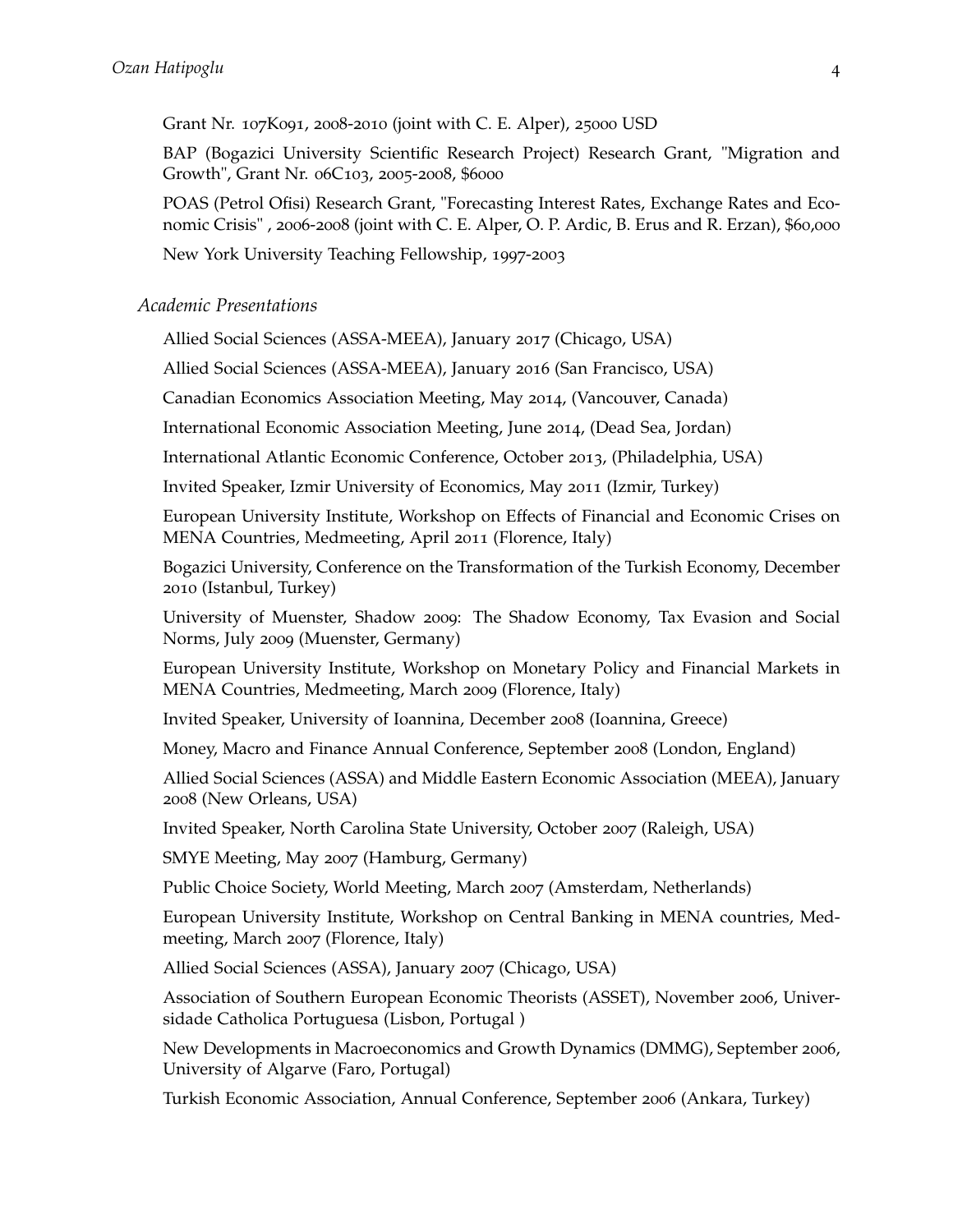International Conference on Human and Economic Resources, Izmir University of Economics, May 2006 (Izmir, Turkey) International Conference on Economics, Yasar University, July 2005 (Izmir , Turkey) Invited Speaker, Koc University, September 2004 (Istanbul, Turkey) Inter-university Conference, Yale University April 2002 (New Haven, USA )

## *Refereeing*

World Development Macroeconomic Dynamics Oxford Bulletin of Economics and Statistics Scottish Journal of Political Economy Public Finance Review Emerging Markets, Trade and Finance Iktisat, Isletme ve Finans Review of Middle Eastern Economics Economics Bulletin Finans ve Ekonomik Yorumlar Bogazici Journal Journal of Economic and Social Research

# Teaching

#### *Bogazici University*

#### **Graduate Courses**

Special Topics in Macroeconometrics (2014,2018) Special Topics in Political Economy (2009-2010) Macroeconomics and Growth (2007 - 2010) Advanced Macroeconomics, Bogazici University (2006, 2010) Mathematical Methods for Economics, Bogazici University (2005 - 2009) Applied Econometrics, Bogazici University (2006) Financial Econometrics, Bogazici University (2007 - 2010, 2017)

#### **Undergraduate Courses**

Open Economy Macroeconomics, Bogazici University (2005, 2008, 2010, 2011, 2014-2018) Mathematics for Economists, Bogazici University (2005, 2012,2013-2019)